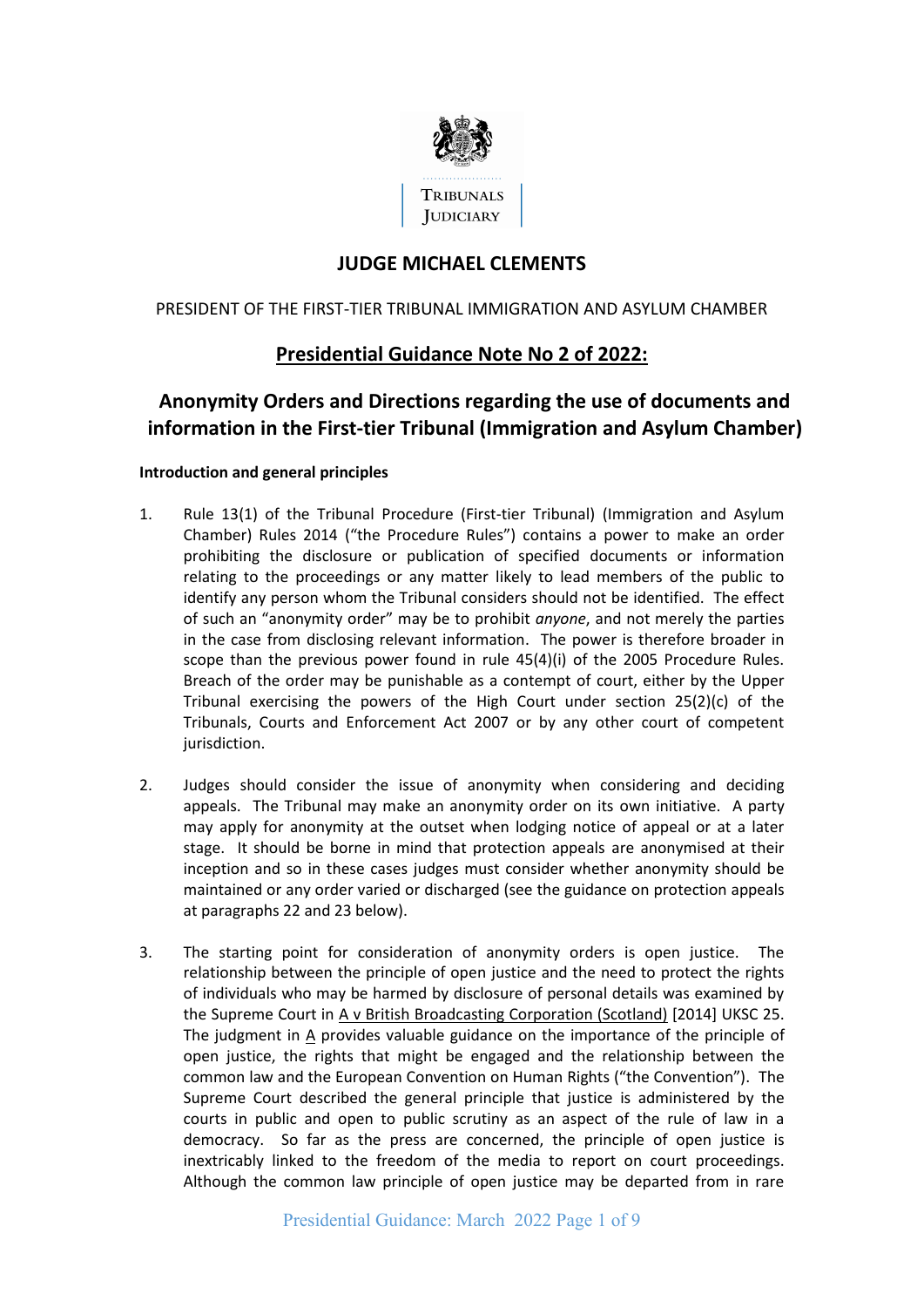cases, such a course might be taken only where it is strictly necessary to achieve justice. In some cases, for example, anonymity may be necessary in view of the risks to safety of a party or witness.

- 4. The Convention rights likely to be engaged are Article 6(1) (although the conventional view is that deciding protection claims in the Immigration and Asylum Chamber does not amount to the determination of a person's "civil rights and obligations"), Article 8 and Article 10 (as the right to receive and impart information, guaranteed by Article 10, is relevant to the principle of open justice). Articles 2 and 3 may also be engaged where a real risk of violence or ill-treatment would arise should a person's identity become known in connection with the proceedings. The Supreme Court emphasised in A that the common law principle of open justice remains "in vigour", even where Convention rights are also applicable.
- 5. The Supreme Court emphasised in Kambadzi [2011] UKSC 23 that anonymity must be justified on a case by case basis. An anonymity order made in the courts below was lifted by the Supreme Court, which held that courts or tribunals have power to restrain publication to ensure safety (described in the judgment as "an extreme case") or to secure that other persons or the press show respect for private or family life. However, "it is no longer the case that all asylum seekers as a class are entitled to anonymity in this court. The making of an order has to be justified."
- 6. Further clear guidance on the fundamental importance of open justice is found in Cape Intermediate Holdings v Dring [2019] UKSC 38, a case concerning how much of the written material placed before the court in a civil action should be accessible to non-parties. The guidance given is intended to apply to all courts and tribunals. At paragraph 41 of the judgment there is the following: "The constitutional principle of open justice applies to all courts and tribunals exercising the judicial power of the state." The principal purposes of the open justice principle are two-fold. The first is to enable public scrutiny of the way in which courts decide cases, to hold judges to account for the decisions they make and to enable the public to have confidence that they are doing their job properly. The second is to enable the public to understand how the justice system works and why decisions are taken.
- 7. Although courts and tribunals have power to allow access to written submissions and arguments and also documents placed before the court and referred to during the hearing, a person seeking access must explain why it is sought and how granting access will advance the open justice principle. Applications for access should be directed to the Resident Judge at the particular hearing centre. Where the explanation is insufficient, the application for documents is likely to be refused. In this respect, the media may be better placed than others to demonstrate a good reason for allowing access. Balanced against the purposes of the open justice principle will be any risk of harm which disclosure may cause to the maintenance of an effective judicial process or the legitimate interests of others. The Supreme Court identified as good reasons for denying access national security, the protection of the interests of children or mentally disabled adults and the protection of private interests more generally (paragraph 46 of the judgment).
- 8. There are relevant practical concerns. The non-party who seeks access may be expected to pay the reasonable costs of granting that access and those who seek access after the proceedings are over may find that it is not practicable to provide the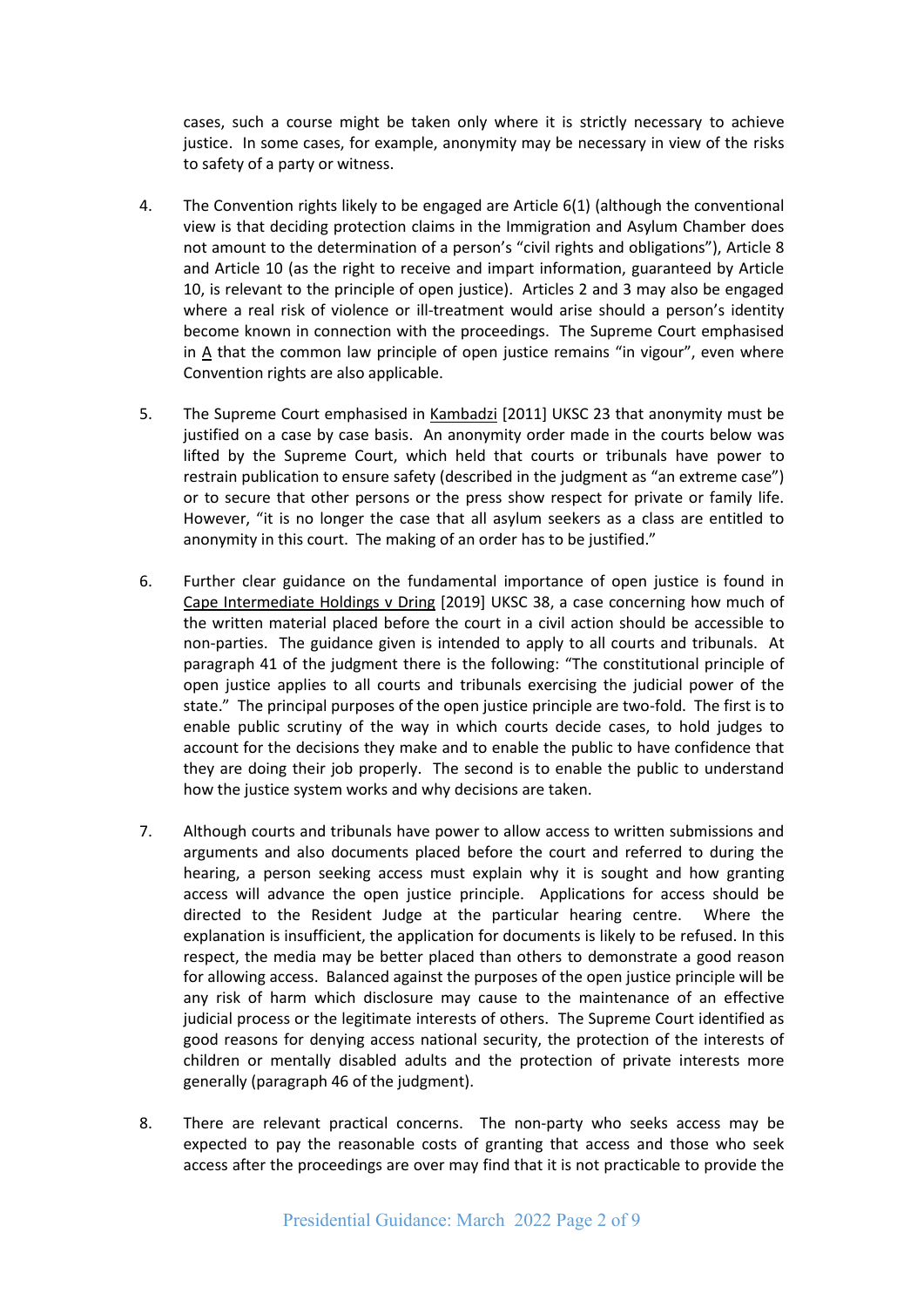material because the court or tribunal may not have retained it or the burdens of retrieving it may be out of all proportion to any benefit derived from the open justice principle. There can be no question of ordering disclosure of a marked-up bundle without the consent of the person holding it.

#### **Deciding whether to make an anonymity order or an order prohibiting disclosure or publication of documents or information**

- 9. In deciding whether to make an anonymity order under rule 13(1)(b), judges will need to weigh the need for open justice against any competing interests. An anonymity order ought not to be made because an appellant or a witness has engaged in conduct that is considered socially embarrassing to reveal. In particular, the fact that someone has committed a criminal offence (criminal proceedings are not likely to have been subject to anonymity) will not usually justify the making of an anonymity order, even if it is known that such a person has children who may be more readily identified if the details of the person are known. Where details of witnesses or relatives abroad form part of a protection case, particular care will be required in assessing whether publication of those details would be likely to cause serious harm (see the guidance on protection appeals below). The revelation of the medical condition of an appellant will not normally require the making of an anonymity order unless disclosure of the fact of such a condition gives rise to a real likelihood of harm to a person or the Tribunal has required confidential medical details to be provided to it. Judges may also consider the use of rule 27, which permits the Tribunal to direct that a hearing, or part of it, is to be held in private. Where a hearing, or part of it, is to be held in private, rule 27(3) provides that the Tribunal may determine who is permitted to attend and by rule 27(4) the Tribunal may direct that a person be excluded from it if his or her conduct is disruptive or is likely to disrupt the hearing or if the Tribunal considers that his or her presence is likely to prevent another person from giving evidence or making submissions freely. The power may be exercised in relation to witnesses of fact or, in exceptional cases, experts concerned that giving evidence in open court might inhibit their work in the relevant country. The Supreme Court has commented on the usefulness of the power, while emphasising that "openness is the norm": MN and KY (Somalia) [2014] UKSC 30. Judges will need to make a similar, careful assessment when considering whether to make an order prohibiting the disclosure or publication of documents or information relating to the proceedings, under rule 13(1)(a) of the Procedure Rules.
- 10. There is a need for caution where the Tribunal is considering making an order of its own motion, where neither party has made an application. There is a risk that such an order might prevent a party, likely to be the appellant, from discussing his or her case with the media (in some circumstances the appellant and his or her representatives might see this as a desirable step).
- 11. There has been some concern in recent years that more anonymity orders are made by the Tribunal than are necessary and that the terms of these orders are wider in scope than they need to be. This may cause difficulties for the parties as it is far from clear that the Tribunal has the power to vary or amend such a direction after appeal proceedings are completed. Proceedings are completed when all onward appeals, or the time allowed for bringing an onward appeal, have come to an end or appeals are abandoned, withdrawn (or treated as withdrawn) or lapse. The Tribunal no longer has jurisdiction and would seem to have no power to amend or vary an anonymity order.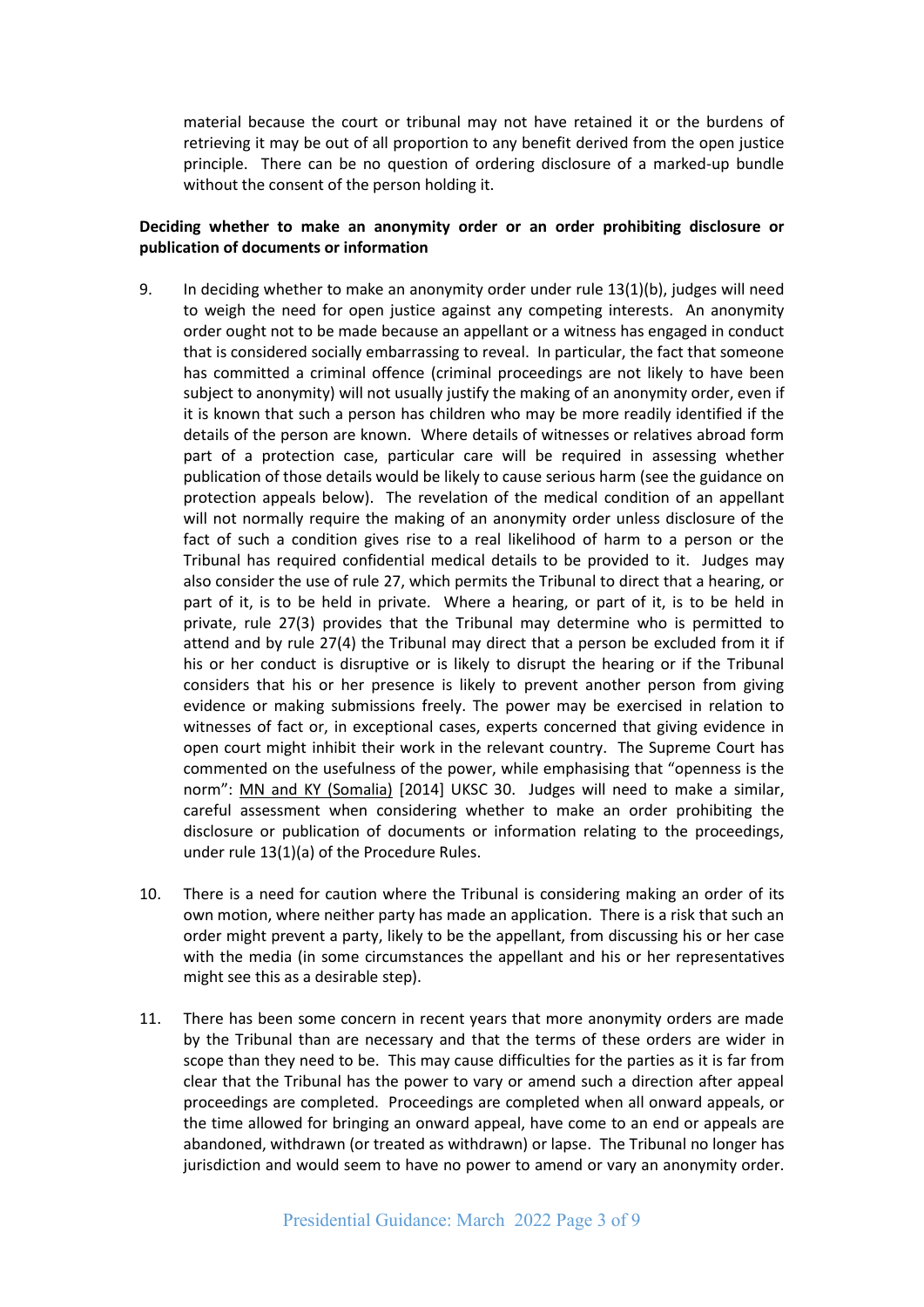For this reason, an anonymity order for an indefinite period (one that continues beyond completion of the proceedings) should be made only exceptionally and where there is strong justification for doing so.

#### **Children**

- 12. The identity of children, whether they are appellants, the children of an appellant or a witness or otherwise concerned in the appeal, will not normally need to be disclosed nor will their school, the names of their teachers or any social worker or, in exceptional cases, health professional with whom they are concerned, unless there are good reasons to do so in the interests of open justice. Where the identity of a child is not to be revealed, the name and address of a parent other than the appellant may also need to be withheld to preserve the anonymity of a child.
- 13. There may be other cases where the Tribunal should make an anonymity order to protect the identity of a child or vulnerable person. It will be necessary to do so, for example, where information about a child or family proceedings concerning a child has been supplied by the family court under the terms of the joint protocol between the President of the Family Division and the Senior President of Tribunals, dated 19<sup>th</sup> July 2013. Section 97(2) of the Children Act 1989 requires anonymity for a child subject to family law proceedings and includes a prohibition on the disclosure of any information that might identify the address or school of that child. There are equivalent provisions under section 170 of the Children (Northern Ireland) Order 1995. Similar protection for children in Scotland is found under section 182 of the Children's Hearings (Scotland) Act 2011. Section 49 of the Children and Young Persons Act 1933 prohibits publication of the name, address, school or any other matter likely to identify a person under 18 as being concerned in proceedings before the youth courts. A child or young person is concerned in proceedings if they are a victim, witness or defendant.

#### **Allegations of sexual offences; allegations of trafficking; female genital mutilation**

- 14. Section 1 of the Sexual Offences (Amendment) Act 1992 (as amended) ("the 1992 Act") requires anonymity for a victim or alleged victim of a sexual offence listed in section 2 of that Act. The list includes rape and many offences under the provisions of the Sexual Offences Act 1965, including indecent assault on a woman and indecent assault on a man. Section 1 of the Act provides that "no matter relating to that person shall during that person's lifetime be included in any publication if it is likely to lead members of the public to identify that person as the person against whom the offence is alleged to have been committed." It is also unlawful to publish details which may allow jigsaw identification.
- 15. Section 2 of the 1992 Act limits the offences which are included to offences under the law of England and Wales. Separate provisions are made for offences under the law of Northern Ireland. The Act does not directly apply to offences under Scots law but the 1992 Act was extended to the whole of the United Kingdom by paragraph 14 of the Schedule to the Youth Justice and Criminal Evidence Act 1999.
- 16. A person who has made an allegation that he or she has been trafficked contrary to section 2 of the Modern Slavery Act 2015 is entitled to the same lifelong anonymity as an alleged victim of a sexual offence, by virtue of section 2 (1) (db) of the 1992 Act.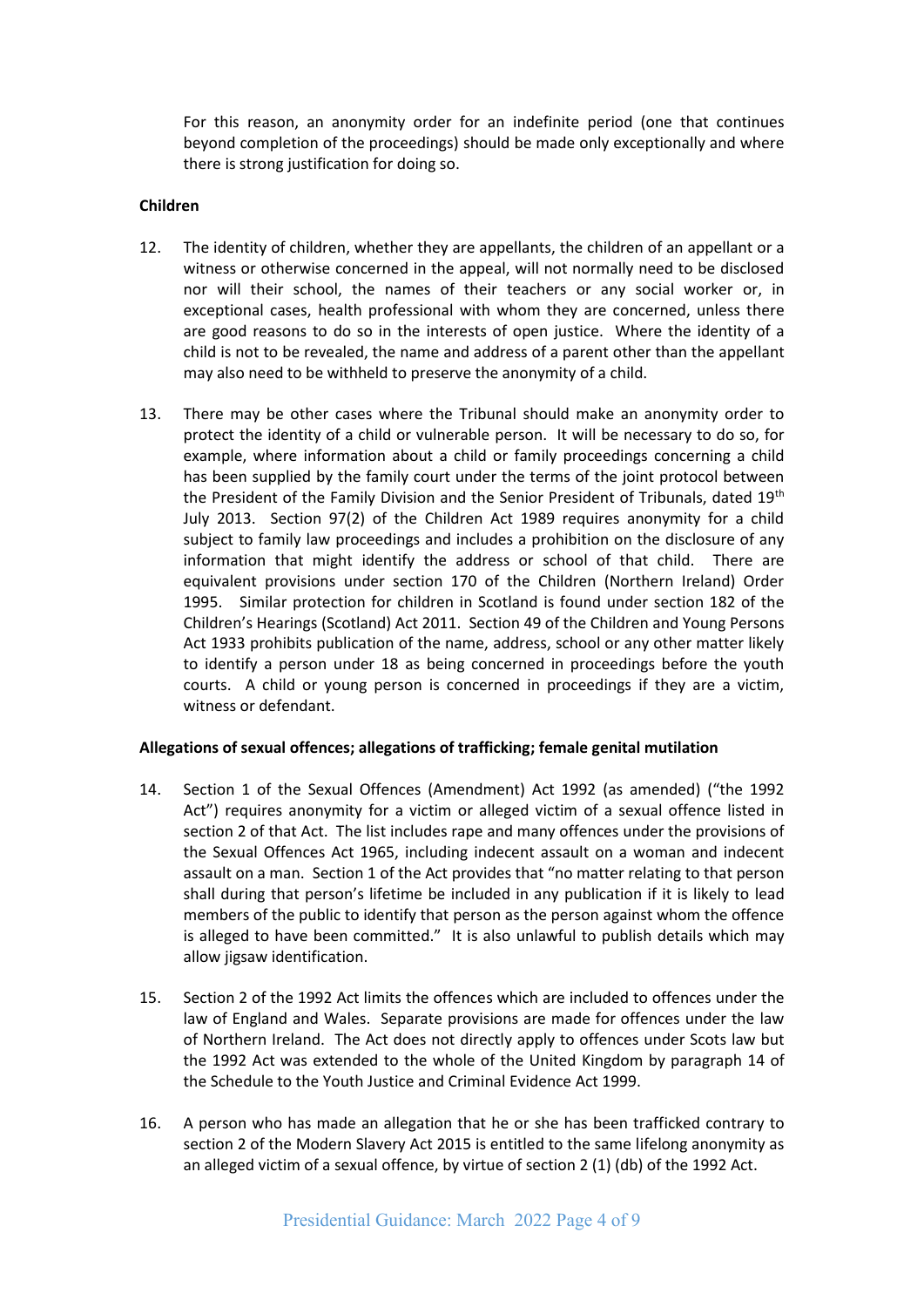- 17. Under section 4A of and schedule 1 to the Female Genital Mutilation Act 2003, no matter likely to lead members of the public to identify a person as the person against whom a female genital mutilation offence is alleged to have been committed may be included in any publication during the person's lifetime.
- 18. A careful assessment will be required in all cases concerning victims or alleged victims of sexual offences falling within scope and cases where an allegation of trafficking is made and anonymity may well be required.

#### **Prohibiting disclosure of a document or information**

19. The power to make an anonymity order contained in rule 13(1)(b) is distinct from the power contained in rule 13(2) to give a direction prohibiting the disclosure of a document or information *to a person* if the Tribunal is satisfied that such disclosure would be likely to cause that person or some other person serious harm and the Tribunal is satisfied, having regard to the interests of justice, that it is proportionate to give such a direction. In assessing the interests of justice in this context, judges must take into account the principle of open justice.

#### **Orders under rule 13 (1)(b)**

20. A suitable formulation when making an anonymity order is as follows:

"**Pursuant to rule 13(1)(b) of the Tribunal Procedure (First-tier Tribunal) (Immigration and Asylum Chamber) Rules 2014, until this appeal is finally determined the appellant (***and/or any member of his family, expert, witness or other person the Tribunal considers should not be identified***) is granted anonymity.** 

**No-one shall publish or reveal any information, including the name or address of the appellant, likely to lead members of the public to identify the appellant (***and/or other person***). Failure to comply with this order could amount to a contempt of court**."

21. It will also usually be appropriate to include, drawing on case management powers under rule 4 of the Procedure Rules, the following:

> "**This order does not restrict disclosure of information relating to this appeal to law enforcement or regulatory agencies, the Bar Council, the Solicitors Regulatory Authority, the Law Society, OISC, or where disclosure is otherwise required by law**."

#### **Protection appeals**

22. All protection appeals are given anonymity at case creation at the National Business Centre, to avoid any risk to an appellant arising from publication of details of the protection claim. The effect of this anonymity order, which may be described as an interim order, is that the appellant's name is removed from any published documents relating to the case, including the published court lists, to which there is access on the internet or worldwide web. It is important for judges to consider whether the interim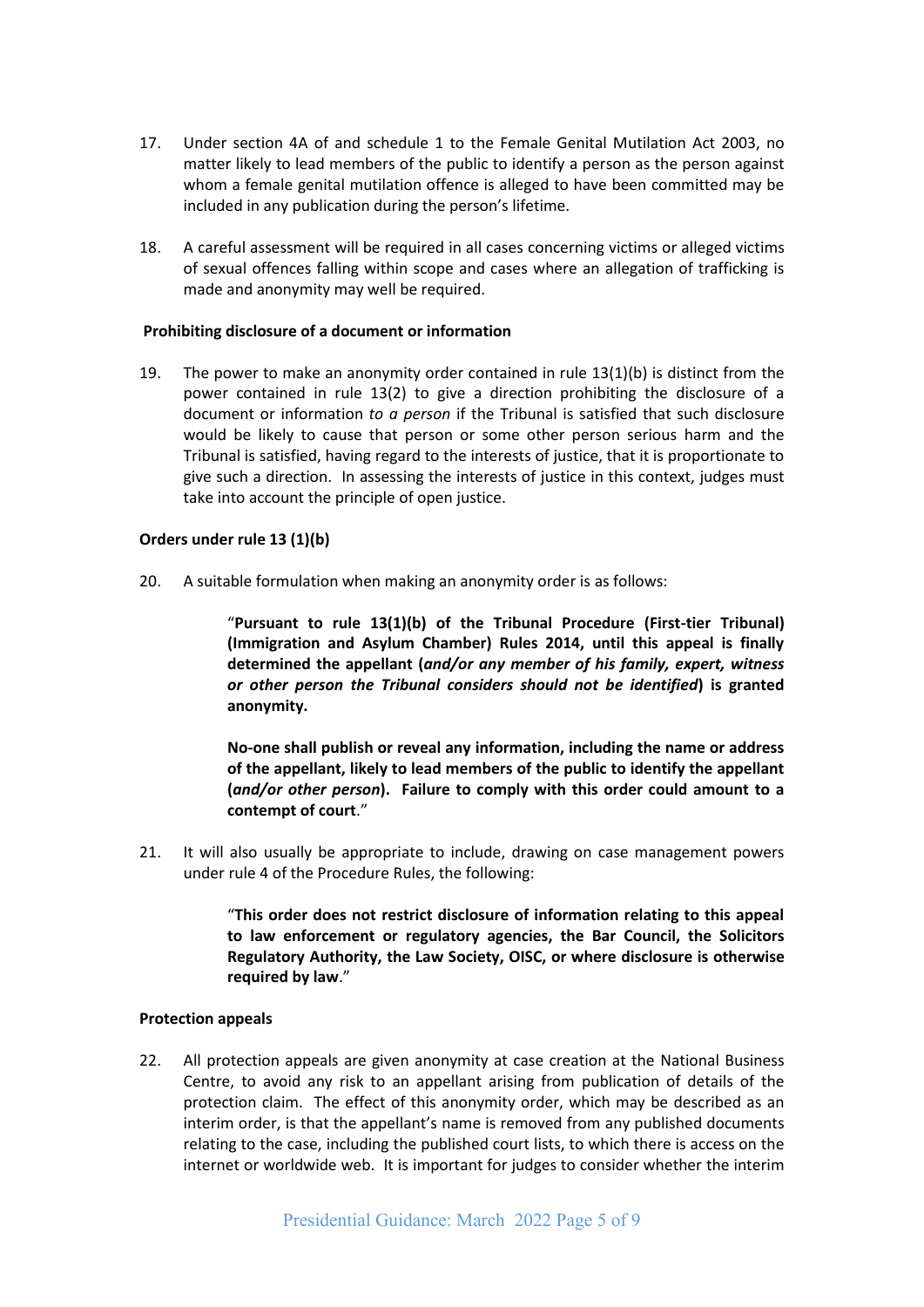anonymity order made at case creation should be continued. The Upper Tribunal (Immigration and Asylum Chamber) follows the same general practice, with the result that an anonymity order will generally remain in protection appeals, unless a judge decides that anonymity is no longer necessary. Even where a protection appeal is dismissed, it may be necessary to continue an anonymity order, in case of an onward appeal. A suitable formulation to be added to the suggestions in paragraphs 20 and 21 above, which may be useful in all cases where an anonymity order is made (and not just protection appeals) is as follows:

"**Unless the Upper Tribunal or a court directs otherwise, this order expires when the appeal is finally determined i.e. when the appellant becomes appeals rights exhausted at the conclusion of the proceedings, including any onward appeal to the Upper Tribunal or court, or when the appeal is abandoned, withdrawn (or treated as withdrawn) or lapses. If there is an onward appeal or challenge, an application to amend or vary the anonymity order must be made to the Upper Tribunal or court concerned**."

23. Reasons should be given for either making or not making an anonymity order but these may be brief. Occasionally, one of the parties might raise a particular issue or objection to an order which will need to be addressed. If judges decide in the course of the hearing to make an anonymity order under rule 13(1), or to make an order prohibiting disclosure under rule 13(2), brief reasons must be given there and then, with an explanation of the impact of the order to those present. If there are members of the public present, or members of the press, they should be informed or reminded of any existing anonymity order and its terms. It is important to read out any anonymity order in place at the beginning of a hearing, so that the terms and scope are clear.

#### **"Remote" hearings**

- 24. The use of remote technology in legal proceedings, including hearing evidence by phone or computer link, became ubiquitous in all jurisdictions during the Covid pandemic. In future, bails applications, case management review hearings and substantive hearings are all likely to be conducted remotely in many, and perhaps the majority, of cases.
- 25. Where the remote hearing is conducted using audio means only, for example using BT MeetMe, the proceedings will be recorded and the recording will be available for uploading to the Tribunal for a month. The administrative teams at hearing centres will make the necessary arrangements. Judges will need to bear in mind that members of the public, the press, academics or other researchers may seek to observe such a hearing by joining in the telephone conference. The Tribunal is able to make arrangements to enable this to happen and judges should have no difficulty in conducting the hearing with the observer listening to events as they occur. The guidance at paragraph 23 above will apply, and judges should ensure that they know the identities of all those present and that all are aware of the terms of any anonymity order in place. Judges should also make it clear to all that no private recording of the hearing is permitted (and unauthorised recording is a criminal offence) and that the Tribunal's recording will constitute the record of proceedings.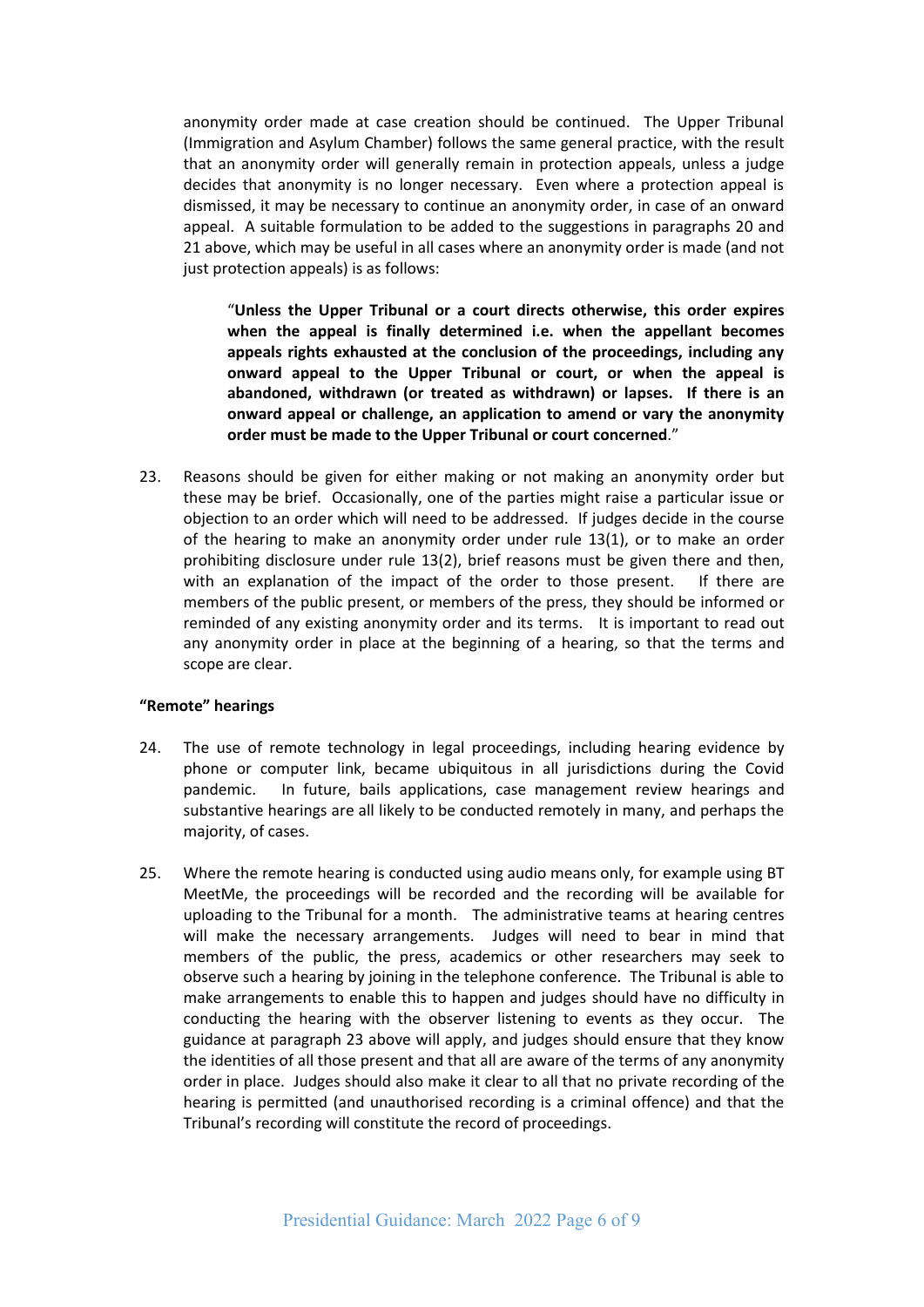- 26. Open justice requires the Tribunal to consider applications made after a remote hearing by audio means, by members of the public or others, for access to the recording of the hearing. Judges must be aware of this possibility and bear it in mind when preparing for the hearing. Reading out any anonymity order at the outset ensures that it appears in a recording of the hearing and will be apparent to anyone listening to the recording or reading a transcript of it. In a protection appeal, where an appellant fears that agents of the state he has fled (or similar agents) may seek to obtain a recording of the hearing, so that they might become aware of the details of his case, judges should consider how best to deal with this issue. Rule 27 (paragraph 9 of this guidance) permits an appeal to be conducted in private (and conventionally, case management review hearings are routinely conducted in private) but this has an obvious impact on the application of the open justice principle in the particular case.
- 27. In protection appeals, judges might consider applying a protocol to the remote hearing by audio means to ensure that details of the appellant's case are not disclosed inappropriately, while maintaining open justice. The use of initials to refer to witnesses, the omission of full details of addresses or the precise location of events and similar measures during the hearing should ensure that any recording provides sufficient information to achieve open justice while protecting the interests of appellants and family members. This is a similar approach to that suggested in relation to written decisions (see paragraphs 32 and 33 below).
- 28. Where a remote hearing is conducted by video or other means where there are audio and visual signals, similar considerations will apply. The Cloud Video Platform ("CVP") will include a recording facility and judges should emphasise that recording by this means will constitute the record of proceedings and that no private recording (audio, visual or both) is permitted (and private recording will be a criminal offence). As with audio recordings, the open justice principle will require the Tribunal to consider providing access to the video recording on application. As appears at paragraph 7 above, any such application should be referred to the Resident Judge at the hearing centre concerned, so that the appropriate means by which access may be provided can be considered. Practice Direction 51Y of the Civil Procedure Rules ("Video or audio hearings during the Coronavirus pandemic"), which will cease to have effect on the date on which the Coronavirus Act 2020 ceases to have effect in accordance with section 75 of that Act, provides (in relation to hearings held in private) that any recording "is to be accessed in a court building, with the consent of the court". It will be for the Tribunal to consider whether a similar approach is merited in any particular case, once all the circumstances have been taken into account.

#### **Requests for documents from the court file**

#### *Court documents*

- 29. The transparency required by open justice is not confined to what is written in a judgment. It also includes the court being open for members of the public and the press to attend.
- 30. Open justice may also make it necessary for some court documents to be disclosed, as can be seen from Guardian News (see above) and more recently from Cape Intermediate Holdings v Dring [2019] UKSC 38. That is because the practice of representatives preparing skeleton arguments, chronologies, and witness statements which are not read out may result in a case being heard in such a way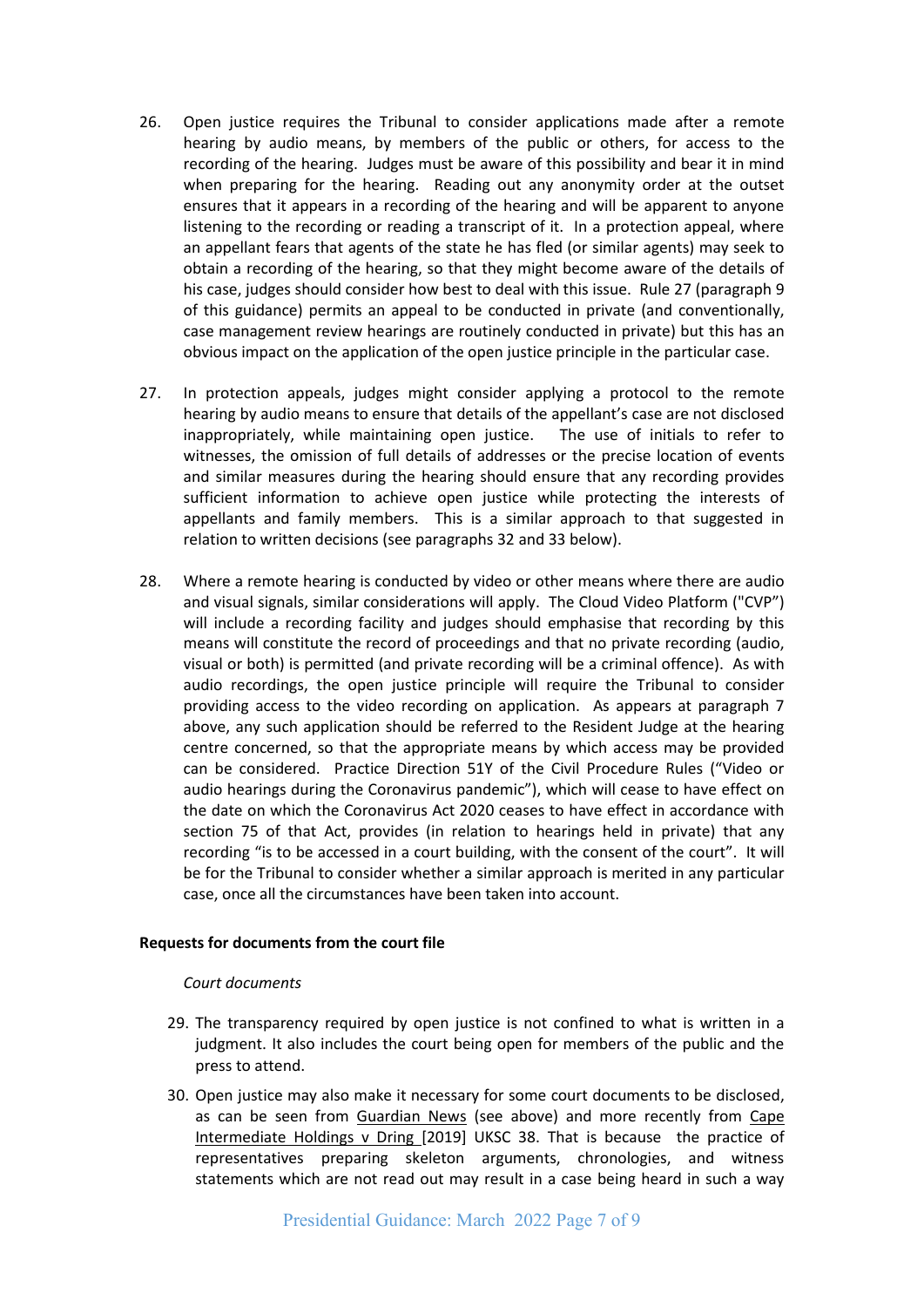that "even an intelligent and well-informed member of the public, present throughout every hearing in open court, would be unable to obtain a full understanding of the documentary evidence and the arguments on which the case was to be decided."

31. Any request by a non-party for documents from the file must be made in writing and referred to the President who will consider the application.

#### **Impact on writing the decision in the appeal**

32. Rule 13(10) of the Procedure Rules is important. It provides that the Tribunal

### "**must conduct proceedings and record its decision and reasons appropriately so as not to undermine the effect of an order made under paragraph (1) (or) a direction under paragraph (2)** …"

If an anonymity order is made, initials should be used to replace the name of the appellant and any others involved in the case, such as family members or witnesses. The approach to an application for permission to appeal should reflect any anonymity order made. The guidance in the following paragraph may also be applied where anonymity has been ordered, so as to further reduce the risk of identification.

- 33. In many cases, there may be alternatives to making an anonymity order. It may be possible, for example, to remove sensitive information from the decision. There may be no need to include the names and precise dates of birth of any children and places of residence, names of schools, bank accounts and so forth need not be specified unless there is a particular reason for doing so. It may be possible, having replaced an appellant's name with initials, to describe him or her as "having formally resided in a city in (country of nationality)" or as "currently residing in a city in England, where the family has lived since arrival in the United Kingdom". Medical details may be summarised without identifying the location of a surgery, clinic or hospital.
- 34. As an alternative, it may be possible in a suitable case to separate the detailed evidence and findings into an appendix which accompanies the decision and make a direction under rule 13(2) prohibiting the disclosure of the appendix. The decision itself may then be written in short form, with a brief summary of the evidence and the conclusions reached in relation to the matters in issue but omitting details which might identify the appellant or others,
- 35. It should be borne in mind that the power to make an anonymity order under rule 13(1) is different from the power to hold a hearing in private, under rule 27(2). Similar considerations may arise in relation to this power as arise in relation to anonymity orders. However, it does not necessarily follow that because a hearing is held in private, an anonymity order is necessary. It may be sufficient to protect the interests of the appellant by means of a hearing held in private and a suitably drafted decision, as suggested in paragraphs 32 to 34 above.

Michael Clements President FtTIAC

21 March 2022